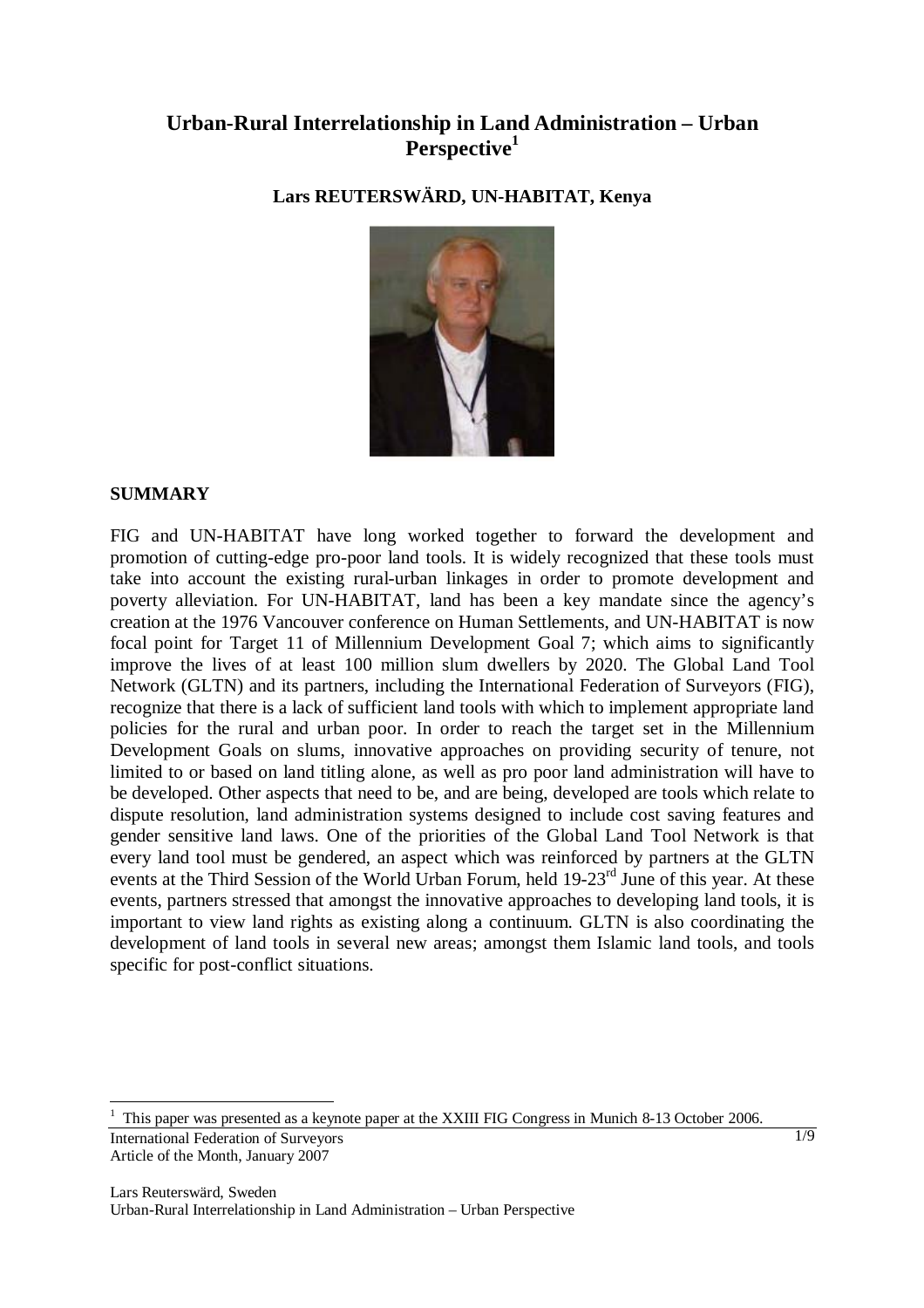### **KEYNOTE ADDRESS**

Distinguished participants, ladies and gentlemen;

It is a pleasure for me to be here in Munich today to give this keynote address at the XXIII International Federation of Surveyors (FIG) Congress. FIG and UN-HABITAT has had a long and fruitful relationship, our cooperation having started in the early 1990s. UN-HABITAT particularly values FIG's attitude to the poverty agenda and your efforts in developing cutting-edge pro-poor land tools. We are also very pleased to have FIG on-board as a founding partner of the Global Land Tool Network (GLTN).

I would like to take this opportunity to give you a brief background on UN-HABITAT and our land mandate. Since the 1976 Vancouver conference on Human Settlements, with the creation of a UN agency for human settlements and the adoption of the Vancouver Action Plan (agenda item 10(d) on land), land has been in focus as regards human settlements issues. The Habitat Agenda was adopted in Istanbul in 1996 giving UN-HABITAT its global mandate on urban land issues. The next major milestone for UN-HABITAT and the Habitat Agenda was 2001 at the Istanbul  $+5$  conference, where the Declaration on Cities and Other Human Settlements in the New Millennium was adopted by the General Assembly.

The adoption of this declaration involved the General Assembly giving recognition to this new strategic vision and its emphasis on UN-HABITAT's two global campaigns on secure tenure and urban governance as strategic points of entry for the effective implementation of the Habitat Agenda. More recently, in 2004, the General Assembly adopted a resolution encouraging governments to support the Global Campaigns for Secure Tenure and Urban Governance, as important tools for promoting the administration of land and property rights (Resolution A/59/484).

Finally, given our mandate, UN-HABITAT is the focal agency for the Millennium Development Goal 7, Target 11, which aims to significantly improve the lives of at least 100 million slum dwellers by the year 2020. Importantly, one of the indicators of this Goal, Indicator 32, is the 'Proportion of households with secure tenure.' Incidentally, this is the only indicator in the MDGs that refers directly to tenure security.

Although UN-HABITAT is often regarded as the agency for cities, our global mandate covers all human settlements, and I would here like to stress to you the importance of rural-urban linkages for working with land issues. That urban and rural areas are economically, socially and environmentally interdependent is now a widely recognized fact, as is that their development is similarly interlinked. This is stressed in the Habitat Agenda (paragraphs 10, 99, 141 and 147) highlighting that through providing adequate infrastructure to both urban and rural areas mobility can be increased, providing improved access to income generating opportunities, thus playing a role in poverty alleviation. In Resolution  $19/10$  of the  $19<sup>th</sup>$ Session of the Governing Council of UN-HABITAT the agency is requested to integrate these linkages into our programmes and initiatives, and also to raise awareness and disseminate information on best practices regarding rural-urban linkages, in order to make these methods accessible to and replicable by Governments and local authorities.

International Federation of Surveyors Article of the Month, January 2007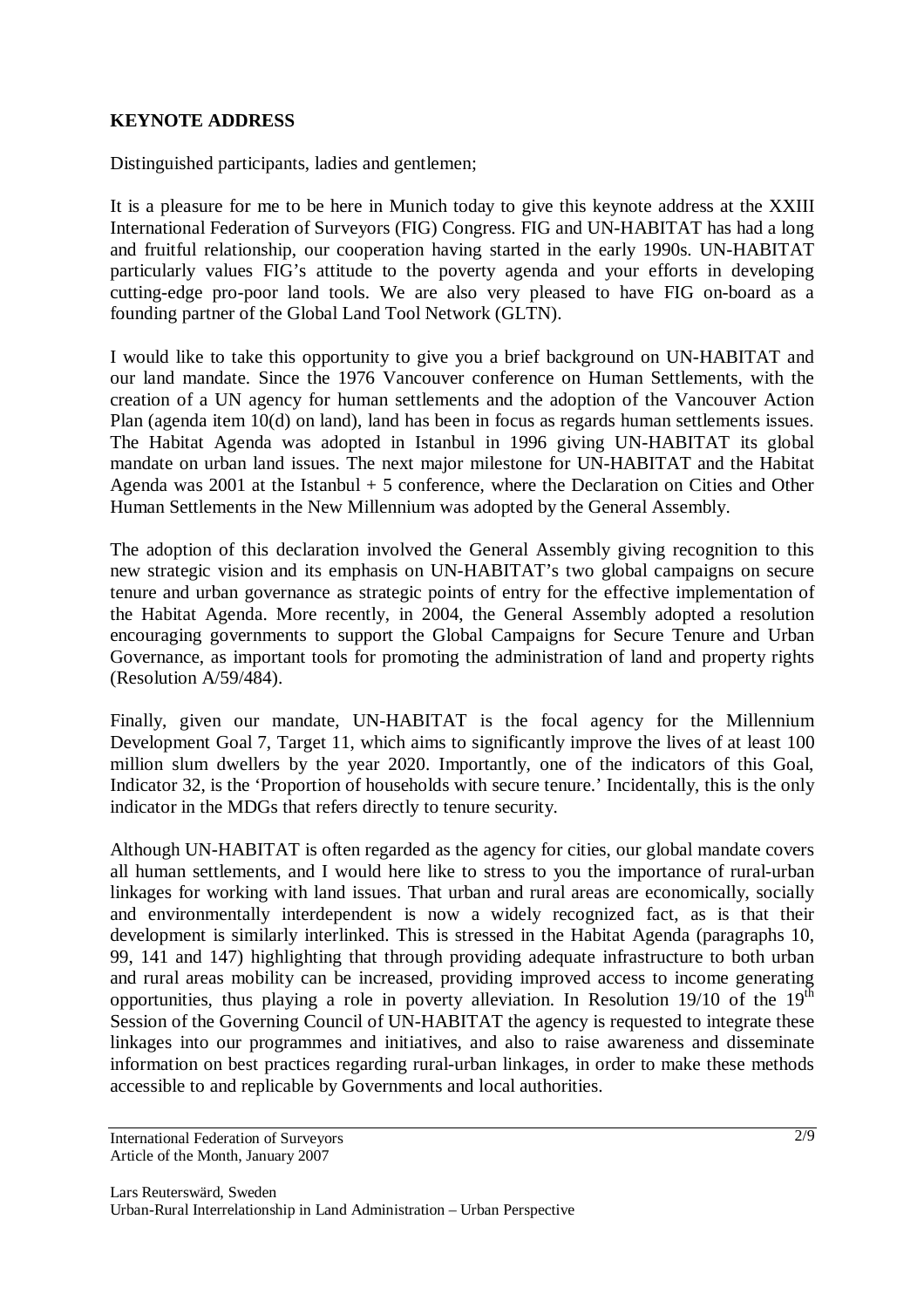Habitats exist along a continuum, ranging from villages to mega cities, and can no longer simply be identified as rural or urban. Rapid urbanization is inevitable, and stresses the need to address issues of urban unemployment and rising pressure on infrastructure and services. However, this does not mean that rural development can be ignored, nor can this development be based on policies that deter migration to urban areas. Through the provision of adequate infrastructure rural areas can increase their productivity, provide goods to urban and export markets, and positively contribute to national economic growth. Countries need to design and implement urban-rural and spatial infrastructure policies within coherent national human settlements policies, requiring the positive involvement from Governments on these issues.

Land issues, in both rural and urban areas, are also a global concern on the global agenda, and the **Global Land Tool Network**, or the GLTN, was created with this in mind. Land tools at national level are needed which have urban and rural application and which can underpin rural- urban linkages. The GLTN is focused onby strengthening existing land networks, improving global coordination on land, , supporting the development of gendered tools which are accessibe and useful to the grassroots, documenting, developing an disseminating scalable land pro poor land tools, as well as improving the disemination of knowledge on how to implement security of tenure. FIG attended the UN-HABITAT workshop on GLTN in Oslo in March of this year, and one of your Vice-President's, Stig Enemark, announced that FIG would be a partner in GLTN and stated that FIG's main contribution to the GLTN will lie in the areas of analysis and design of adequate land administration systems, that include relevant pro-poor land tools, whilst supporting sustainable development and promoting social inclusion.

The GLTN aims to facilitate the reaching of the Millennium Development Goals through improved land management and tenure tools for poverty alleviation, also through the development of a range of land rights and not just individual land titling. The network operates under a set of core values; pro-poor, governance, equity, subsidiarity, affordability, gender sensitivity and systemic large scale approach. The factors underpinning the GLTN initiative are; that there exist insufficient pro-poor land tools to implement the land policies found in the Habitat Agenda; that land policies focus more on description and analysis than implementation and large-scale tool development; and that the tool development that is taking place tends to lack a human rights frame-work.

The development of tools within the GLTN will take place along six themes i) land rights records and registration, ii) land use planning, iii) land management, administration and information, iv) land law and enforcement, v) land tax and valuation, vi) cross cutting issues. On the one hand, GLTN supports the development of generic land tools that are universal, flexible and responsive to different contexts and constituencies, but also recognizes the need for targeted tools, such as; gendered tools, culture or religiously formatted tools, grassroots participation, and land tools in post-conflict situations.

In order to promote secure tenure for women, a range of interlinked gendered tools are required, and should be implemented through gendered land management systems and flexible tenure types. The GLTN proposes a gender mechanism implemented through a systematic multi-stage approach, guiding the process of creating gendered land tools from preparation and analysis to piloting and evaluation of these tools. This method would include

International Federation of Surveyors Article of the Month, January 2007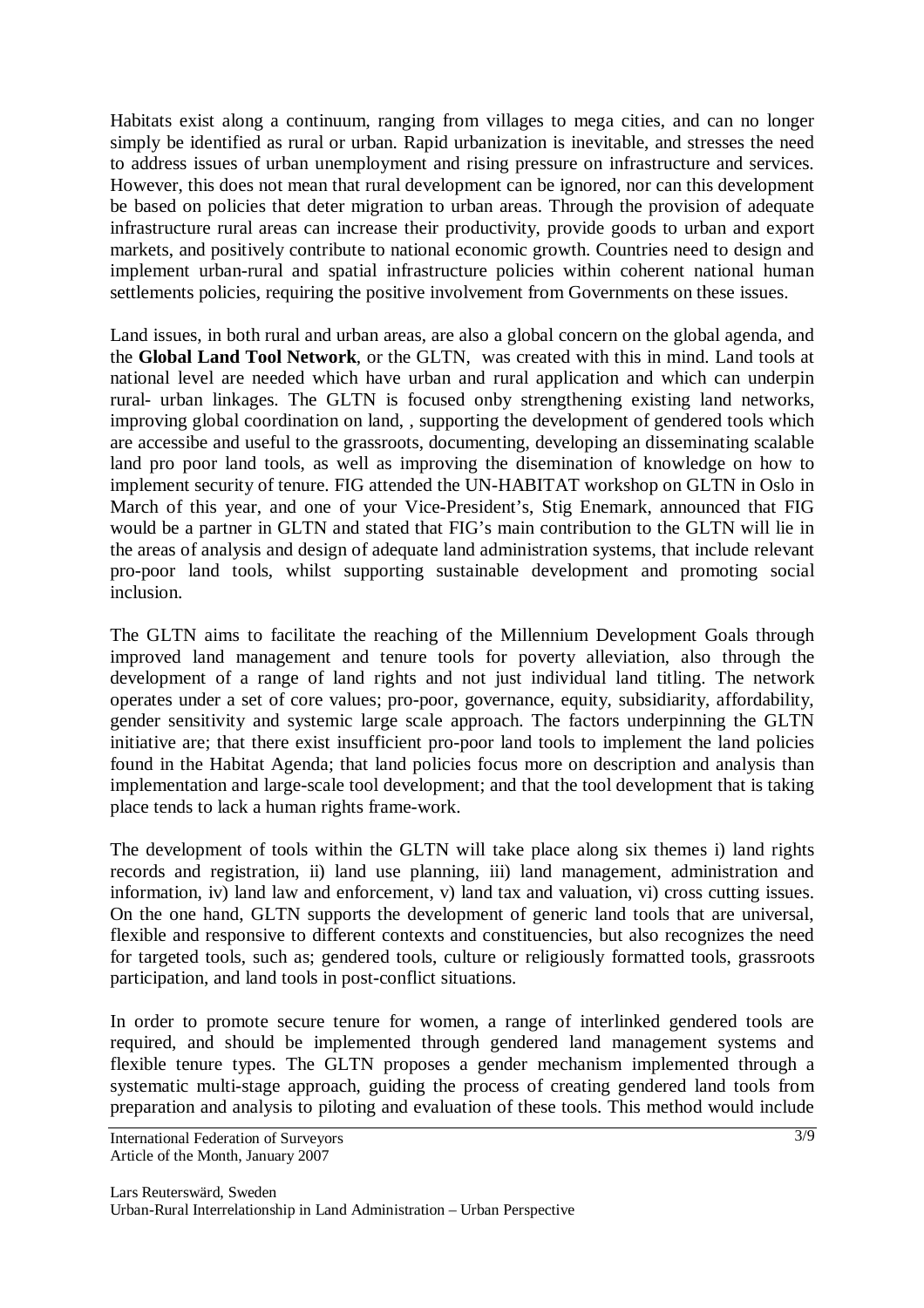the sharing of genderising land approaches, unblocking gender disaggregated data, undertaking participatory gender land analyses, the creation of a genderised framework, the reviewing of land tools within a gender framework, piloting and upscaling of existing gendered tools, the participatory evaluation of tools and finally; through these gendered land tools enable the engendering of land governance.

The GLTN is also developing mechanisms with which to ensure genuine grassroots participation in its land tool development, through creating feedback loops between research and action. Sustainability means that user needs have to be taken into account, and the majority of users are poor people who have often been ignored in the design of land administration systems. Therefore the GLTN approach is that throughout the development of these tools, grassroots should be consulted at different stages in a way which takes into account their preferences, technical capacities, literacy levels, financial and time constraints. Methodologies to ensure this process need to be developed..

Furthermore, GLTN is coordinating the development of land tools in a number of new areas. One of these is Islamic land tools, which are relevant in several contexts from Afghanistan to Iraq, from Somalia to Indonesia. UN-HABITAT's systematic research has pointed to innovative, pro-poor, gendered strategies through Islamic land approaches, which has been endorsed by the eminent Islamic institution; the Al Azhar, several Muslim States, and experts through the Cairo Initiative on Islamic Land Tools. Another situation-specific set of tools being looked into are those related to post-conflict situations, where the usually assumed guarantees and land agencies do not exist.

These processes are resource-demanding and complex, and cannot be undertaken by one partner alone. GLTN has the capacity to provide coordination between partners as well as developing enabling mechanisms for partners to act on. The GLTN website (www.gltn.net) will hold databases of existing pro poor land tools, links to key partners, discussion forums on land tool development and more.

## Ladies and gentlemen,

In the cities of the developing world, slum upgrading is one of our key tasks, and here security of tenure and land are of critical concern. In 2001, 924 million people, almost one-third of the world's urban population, lived in slums. The majority of these people live in the developing regions, accounting for 43 percent of the urban population. Sub-Saharan Africa had the largest proportion of urban population living in slums; at over 70 percent in 2001. It is projected that without serious mitigating action in the next 30 years, the global number of slum dwellers will double to about 2 billion. This increasing slum development is being fueled massively by migration from the rural areas, and we are increasingly seeing the urbansation of poverty.

There is a growing concern about slums, as clearly stated in the year 2000 United Nations Millennium Declaration. Target 11 of the Millennium Development Goal 7, with its aim to significantly improve the lives of at least 100 million slum dwellers by the year 2020 was a direct result of this concern. However, given the enormous scale of predicted growth in the number of people living in slums, the Millennium Development target on slums should be considered as the bare minimum the international community should aim for.

International Federation of Surveyors Article of the Month, January 2007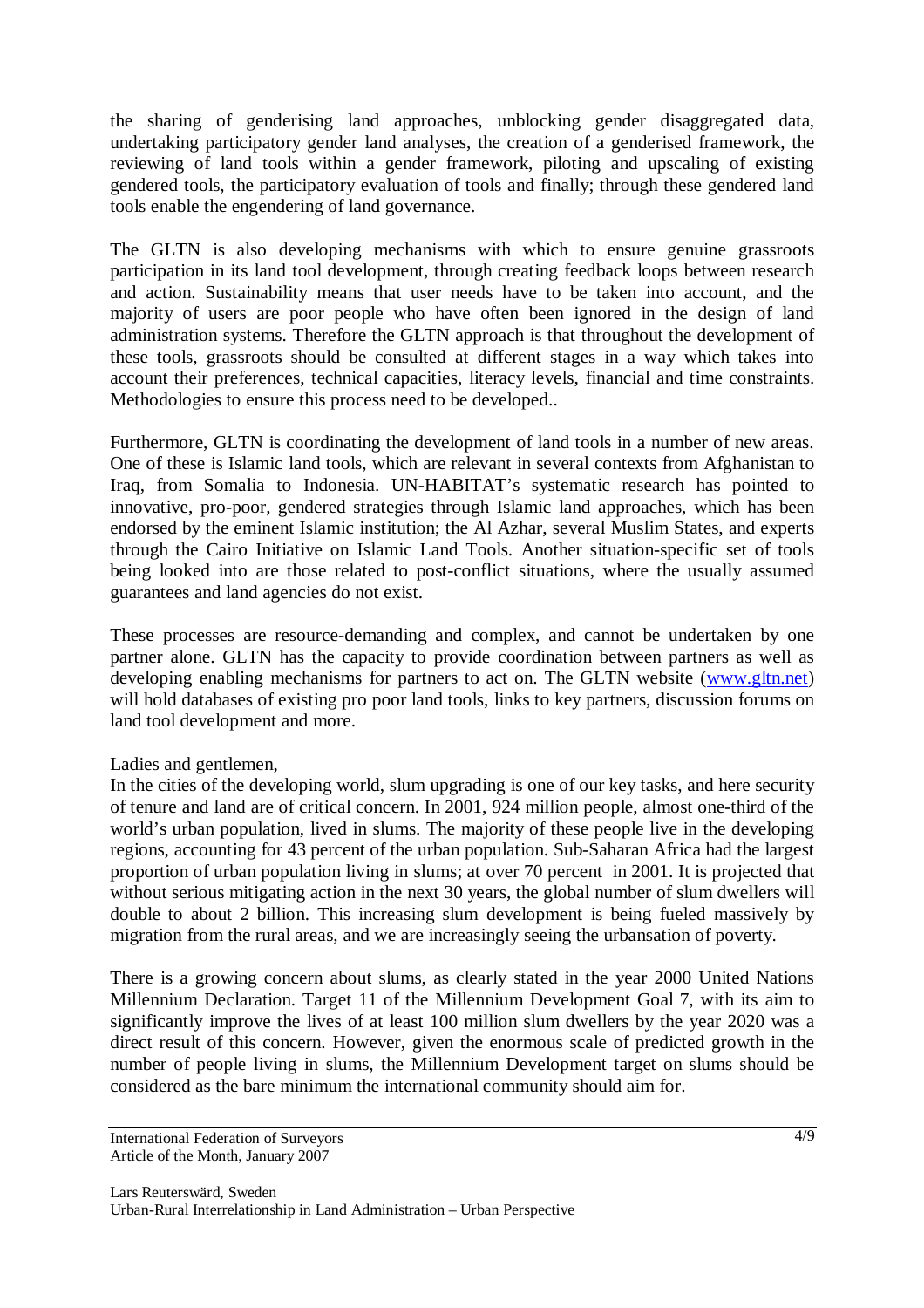Since land is literally at the base of slum formation, addressing the slum issue means taking the land issue seriously. Given that experience has shown that it takes 15-25 years to change a country's land administration system, we cannot afford to wait if we wish to improve the lives of slum dwellers now. As stated previously, the GLTN and its partners, including FIG, have identified that we lack sufficient land tools to implement appropriate land policies for the urban and rural poor. Therefore, by improving the tools needed to implement pro poor land policies, we are also accelerating the process of delivering tenure security to the poor.

#### Ladies and Gentlemen,

Many people believe that the way to solve the problems of insecurity of tenure, homelessness and the development of slums is through large scale land titling. While this approach is of course important and necessary, it is not enough on its own to deliver security of tenure to the majority of citizens in most developing countries. This is especially true in the context of Africa, where the best figures available indicate that less than 15 percent of the land in developing countries is titled. In many countries of Sub Saharan Africa, this drops to below one percent.

There are many reasons for this, such as the fact that customary tenure has a very strong influence, in other words, that family and group rights are very important to individuals. Land titling programmes are generally based on the privatisation of land and the awarding of land titles to individual persons, therefore working against the needs and aspirations of grassroots people in Africa, including in urban Africa where informal forms of land tenure are often adaptations of rural customs.

In order to reach the Millennium Development Goal of improving the lives of 100 million slum dwellers by 2020 in Africa, this will require the development of innovative approaches to security of tenure that are not based on land tilting alone. We are delighted that Professor Mag, as President of FIG, accepted this challenge on behalf of FIG. He also went further to indicate that this will mean that additional innovations will also have to be introduced into the land adminstration systems as a whole.

UN-HABITAT's Global Campaign for Secure Tenure has a dual focus on advocating change and assisting Member States to introduce innovations which strengthens tenure security for the majority, and particularly for the urban poor. The GLTN will support the work of UN-HABITAT's Global Campaign for Secure Tenure in promoting the rights of the urban poor to access land in an affordable manner.

#### Ladies and Gentlemen,

A number of United Nations member states in Africa have realised that land titling is not a panacea for all tenure security ills. Consequently, over the last decade a number of countries such as Namibia, Mozambique, Uganda, Tanzania have been re-thinking their approaches to land, and Africa is now at the forefront of new approaches to land administration. UN-HABITAT is working with member states to encourage and assist with these innovations. GLTN will further unblock and scale up existing initiatives in this region. Land tenure innovations have often been designed for rural areas or have been designed to be applied in both rural and urban areas but with a strong rural bias, largely because poverty has tended to be defined in terms of rural poverty. GLTN will be working with Member States who are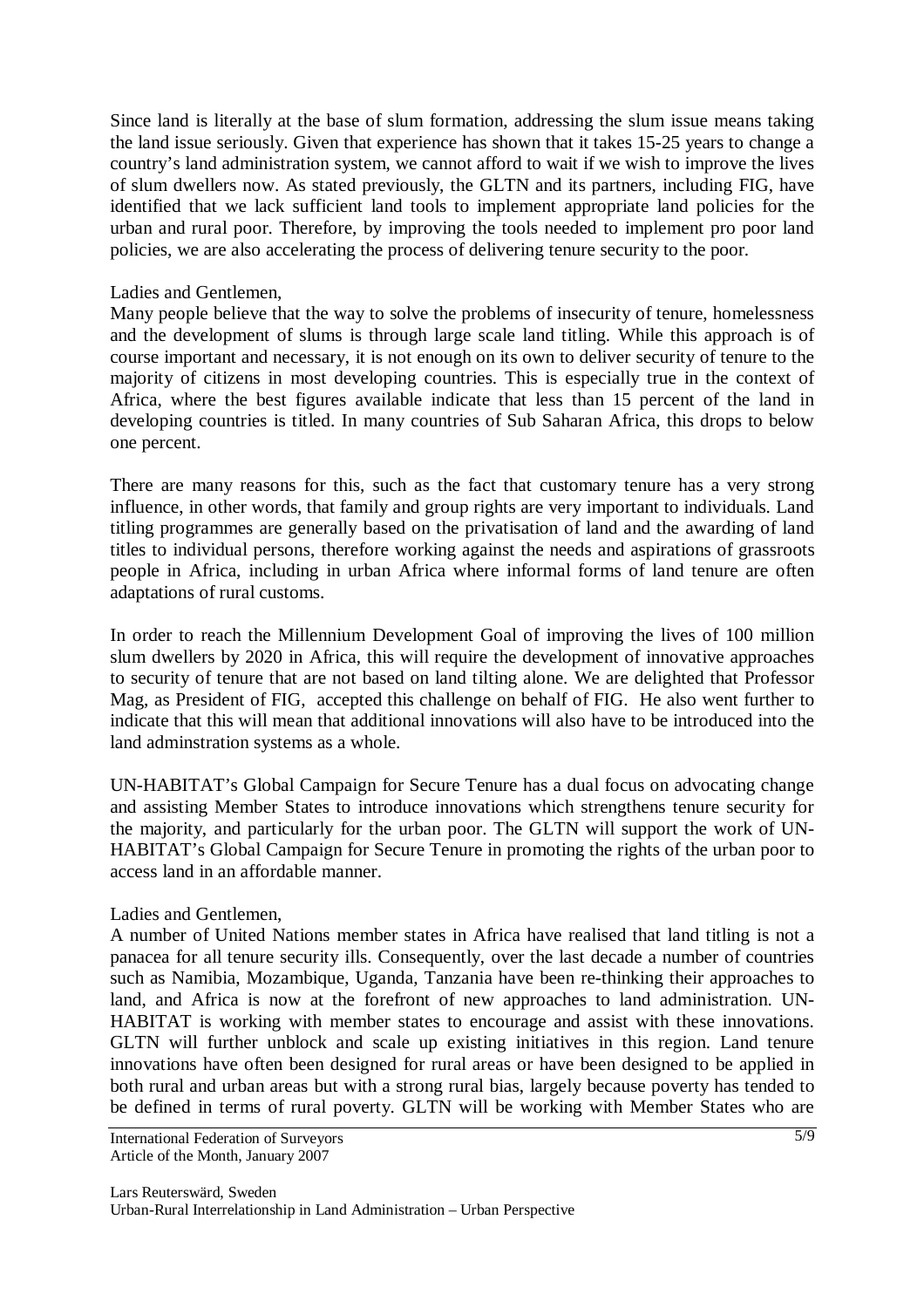promoting innovations in the land sector on assisting them in implementing new schemes both at a national level and within urban areas, and to scale up from pilot demonstrations to national coverage.

Some of these innovations, that will eventually change the lives of the urban poor, include; firstly, the introduction of a range of more appropriate tenure systems, aside from titling. These include occupancy rights, anti-eviction rights and adverse possession rights. We believe that security of tenure should be understood as a continuum with titling at one end, and that there are a range of tenures that can supply tenure security to the urban poor and which can be improved over time.

The second set of innovations in land that we are seeing in Africa relate to dispute resolution, and connected institutional costs. Dispute resolutiong became a significant cost factor for Uganda, leading to an inability to implement its 1998 Land Law at scale. An earlier draft of South Africa's communal land law was considered too expensive in terms of the institutional structure required to have the capacity to function as a mediator in conflicts.

The third set of innovations we are seeing in Africa relate to the technical design of the land administration system. Here, a range of cost saving features can be found in the designs, and relate to savings for both citizens and the state. Africa in many ways is at the fore front of pro poor innovations and other regions can learn from the Africa region on this issue.

We are also seeing the introduction of new gender sensitive laws in a number of African countries. These laws make co-ownership and co-tenancy possible between spouses, make it possible for women to prevent the sale of the land and house by their husbands, and ensure that women are also titled either on their own or with their spouses when the land is first titled. However while some progress has been made with regard to equal rights to land and use rights for women, it is not wide enough in terms of the number of countries adopting these approaches. Also, good policies and laws are often not implemented because of; 1) a lack of regulations; 2) local customs that over-ride the national law or; 3) the fact that poor women lack knowledge about land rights. Much more effort needs to be put into this aspect to ensure social justice and sustainable urban land management for cities. I believe that by working together and by focusing on unblocking and scaling up existing initiatives the Global Land Tool Network will be able to make a difference in the areas of gender friendly land mechanisms.

A very critical aspect of any successful and sustainable land programme in observed countries is that it has included a focus on process and not just product. Multi-stakeholder negotiation at every step has been key to the creation of these new laws and land administration approaches. While this is essential, it has been incredibly time consuming, and the multiple steps needed to enable national roll out can take up to a decade to complete.

Ladies and Gentlemen,

One of the core values and priorities for GLTN is that every land tool must be gendered. In order to achieve this, GLTN is consulting with a wide range of partners. UN-HABITAT is here departing from the usual piecemeal gender approaches to discuss the framework and

International Federation of Surveyors Article of the Month, January 2007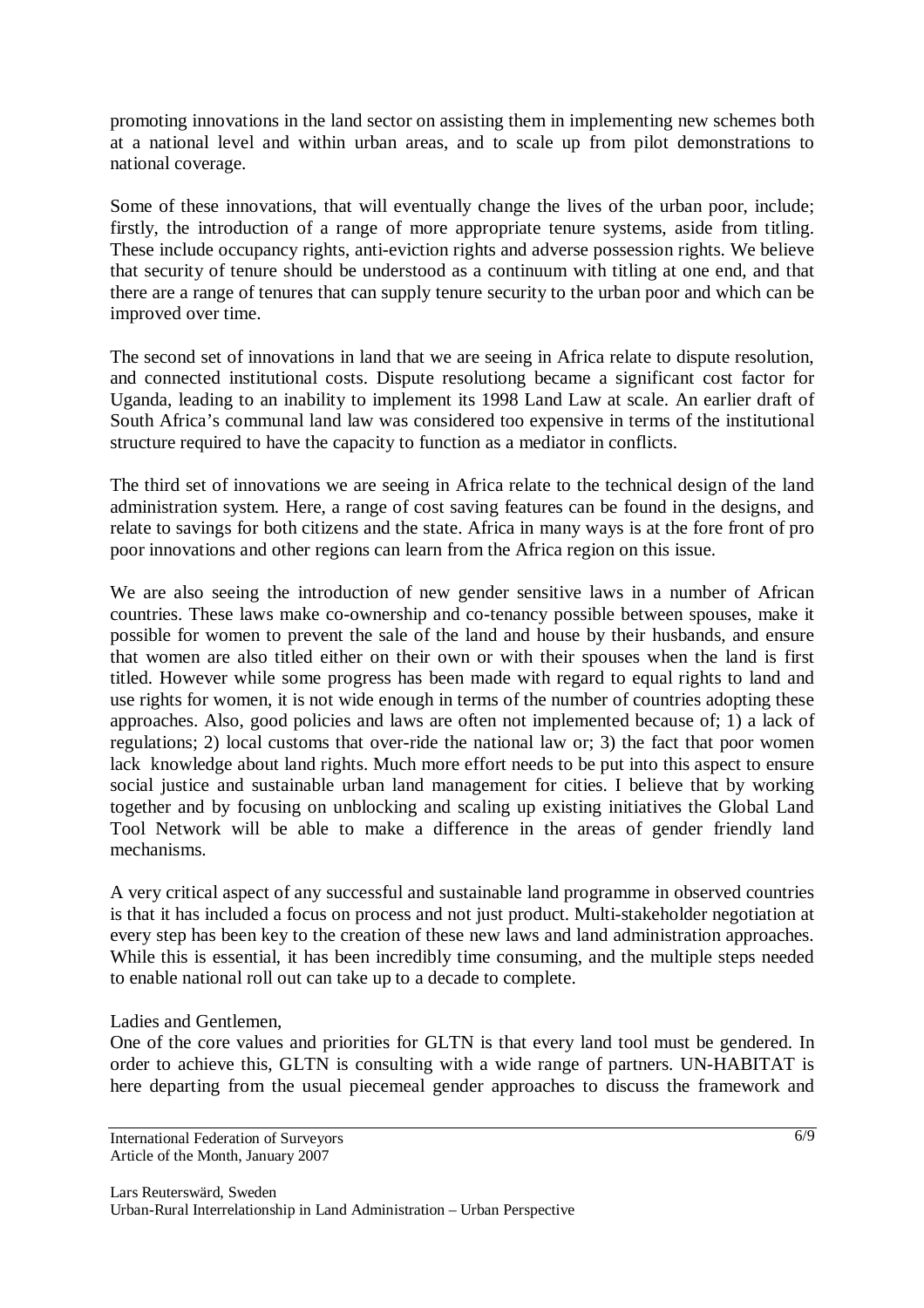methodology through which we can genderise existing tools, upscale existing gendered tools and develop new gendered tools where there are gaps.

Gendering land tools was also in focus during the two GLTN events held during the Third Session of the World Urban Forum, which took place in Vancouver, Canada, from the 19th to the 23rd June of this year. Here, over 40 different key stakeholder groups met to discuss and launch the Global Land Tool Network, and we were very pleased that FIG and President Holger Magel attended the GLTN Round Table and Networking Event at WUF, as a GLTN founding partner! We would like to congratulate Professor Magel on FIG's publication; "Women's Access to Land – FIG Guidelines. Principles for Equitable Gender Inclusion in Land Administration: Background Report and Guidelines" which he drew attention to during the GLTN Round Table session. From our side, UN-HABITAT presented a Gender Mechanism for the GLTN, which was adopted at the Networking Event, proposing a framework of methodologies and strategies which can be used to support gendered land tools.

As FIG and other partners stressed during these events, innovative approaches to dealing with issues of security of tenure are necessary, and important here is the viewing of land rights as existing along a continuum, which would have tangible effects on policy development and implementation at country level. Both events highlighted the possibilities for the GLTN to bring on board multiple and relevant stakeholders on tool development, and stressed the need for using bottom-up approaches in order to ensure the sustainability of this process. It was also agreed that partners would report back on progress made at the Fourth Session of the World Urban Forum, to be held in Nanjing, China, in 2008, and we look forward to seeing FIG there!

UN-HABITAT and FIG have had and have a rewarding long-standing relationship, particularly in regard to Commission 7 on land rights and cadastres. FIG was instrumental in widening our best pracices database, through developing a set of guidelines presented in their Commission 3 report, assembling best practice in formulating, marketing and implementing City-wide Land Information Management, for supporting sustainable development in cities. FIG has also organized several regional workshops together with us as well as with other partners, such as the World Bank, Austrian Aid etc, and we look forward to future cooperation. For example; we are already jointly planning a workshop on land administration, transparency and capacity building, and look forward to working with FIG on several other issues.

We are also delighted that FIG is a founding member of the GLTN and look forward to working on specific gender and pro-poor large scale tools, including the Social Tenure Domain Model, which has been under development the last few years, and we congratulate FIG and Professor Magel for accepting the challenge of designing a new pro-poor land administration system!

Thank you for your attention.

## **BIOGRAPHICAL NOTES**

A Swedish national, Dr. **Lars Reuterswärd**, is the Director of the Shelter and Sustainable Human Settlements Development Division (also known as the Global Division) of the United

International Federation of Surveyors Article of the Month, January 2007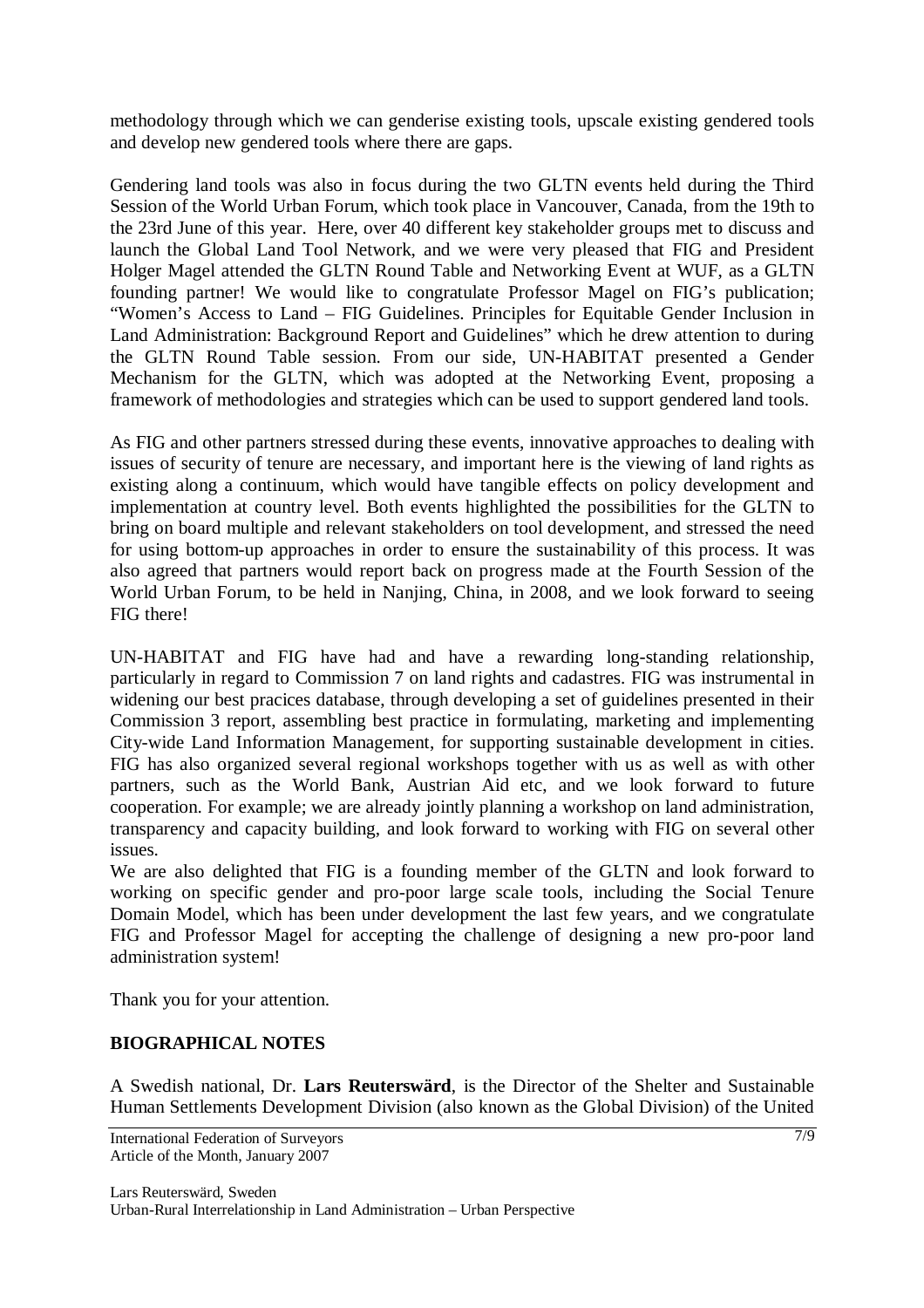Nations Human Settlements Programme (UN-HABITAT) since 2003. Dr. Reuterswärd was the overall Coordinator of The World Urban Forum, held in September 2004 in Barcelona, Spain, and is undertaking the coordination of The World Urban Forum that will be held in Vancouver in 2006.

Dr. Reuterswärd was a Member of the Swedish Delegation to the Twenty-fifth Special Session of the United Nations General Assembly , for an overall review and appraisal of the implementation of the outcome of the United Nations Conference on Human Settlements (Habitat II), also known as "Istanbul+5", held in New York in June 2001. From 1993 to 1996 he was also an Expert Member of the Swedish Preparatory Committee for the United Nations Conference on Human Settlements (Habitat II), held in Istanbul, Turkey, in 1996.

Dr. Reuterswärd earned a Ph.D. in Architecture from Lund University in 1984, and actually is Professor and Head of the Department of Architecture and Development Studies at Lund University since 1986, as well as dedicates time to private practice as Chief Executive Officer (CEO) of Sweden Habitat AB, dedicated to architecture and planning. In 1979 Dr. Reuterswärd founded the Lund Committee on Habitat Studies (LTH) at Lund University, and has acted as its director for 17 years. In 1977 he acted as Research Officer of the Swedish Council for Research Co-operation with Developing Countries (SAREC) Stockholm. In 1977 and 1978 he served as Construction Co-ordinator (Vietnam) for the United Nations Children's Fund (UNICEF, Headquarters in New York), and in 1974 acted as Construction Adviser in Vietnam for the International Red Cross (Headquarters in Geneva).

Other works performed, include as Design Advisor to the World Bank and the Ethiopian Electric Power Corporation Housing area (for 4,000 inhabitants) in the Gilgel Gibe Resettlement Project in Ethiopia, several noteworthy architectural competition entries, and he has been elected as Lifetime Member of the Swedish Royal Physiographic Society (Academy for the Natural Sciences, Medicine and Technology, founded in 1772) since 2002. He is also author of dozens of publications and has tutored many dissertations.

Dr. Reuterswärd speaks Swedish, English, French, German, Danish, and Norwegian.